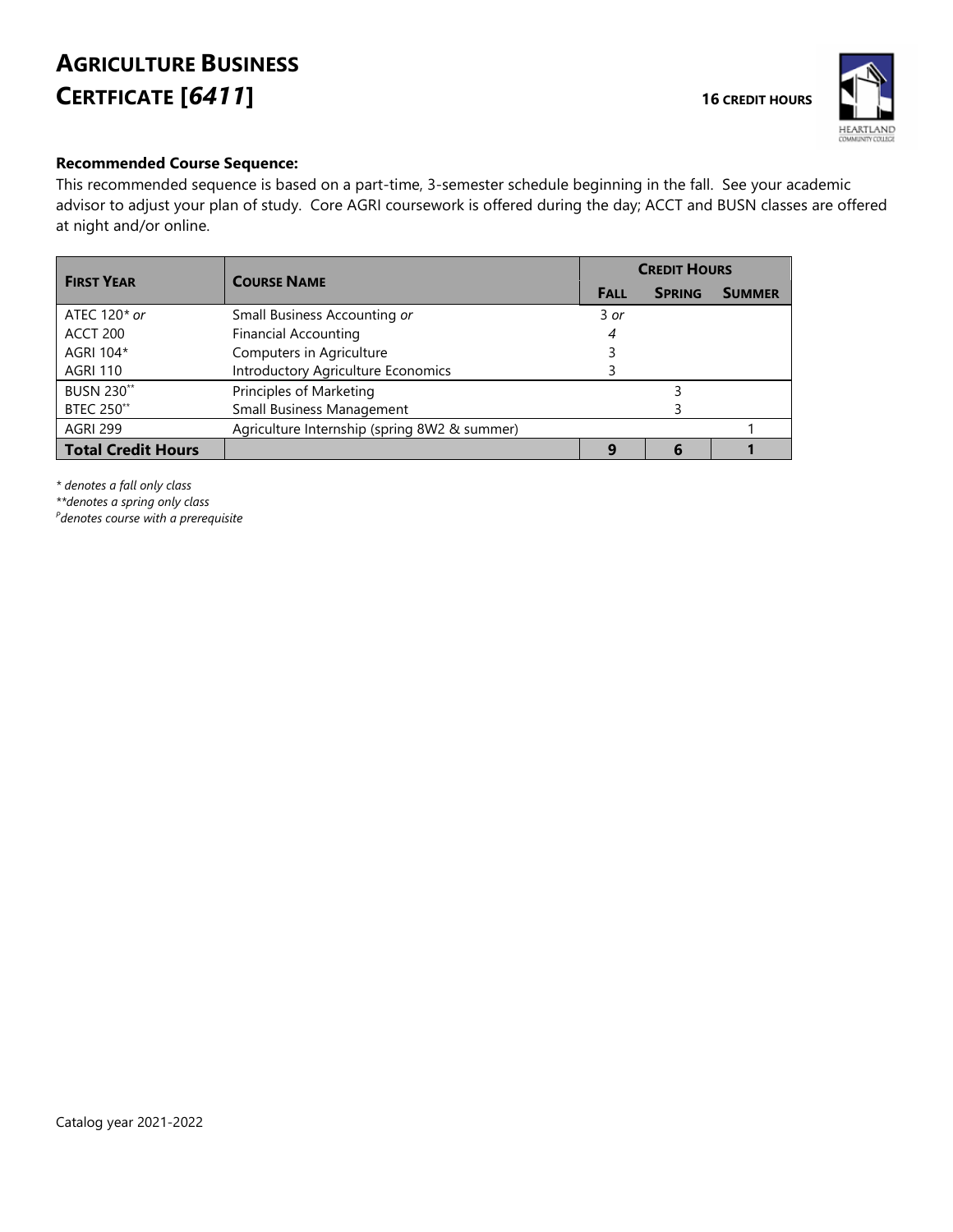# **AGRONOMY CERTIFICATE [***6412***]**

Students choosing this certificate will also earn:

#### **19 CREDIT HOURS**



- Commercial Applicators Microcertificate – 3 credit hours

### **Recommended Course Sequence:**

This recommended sequence is based on a part-time, 2-semester schedule beginning in the fall. See your academic advisor to adjust your plan of study. *Core classes offered during the day.*

| <b>FIRST YEAR</b>         | <b>COURSE NAME</b>                           | <b>CREDIT HOURS</b> |               |               |  |
|---------------------------|----------------------------------------------|---------------------|---------------|---------------|--|
|                           |                                              | <b>FALL</b>         | <b>SPRING</b> | <b>SUMMER</b> |  |
| AGRI 150 <sup>*P</sup>    | Principles of Agronomy                       |                     |               |               |  |
| AGRI 151*                 | <b>Field Crop Scouting</b>                   |                     |               |               |  |
| AGRI 157 <sup>*P</sup>    | Introductory Soil Science                    |                     |               |               |  |
| AGRI 102**                | Agriculture Safety (8W1)                     |                     |               |               |  |
| AGRI 152**                | Crop Protection (8W1)                        |                     |               |               |  |
| AGRI 158**                | Soil Fertility and Fertilizers (8W1)         |                     |               |               |  |
| <b>AGRI 299</b>           | Agriculture Internship (spring 8W2 & summer) |                     |               |               |  |
| <b>Total Credit Hours</b> |                                              | 11                  |               |               |  |

*\* denotes a fall only class*

*\*\*denotes a spring only class*

*P denotes course with a prerequisite*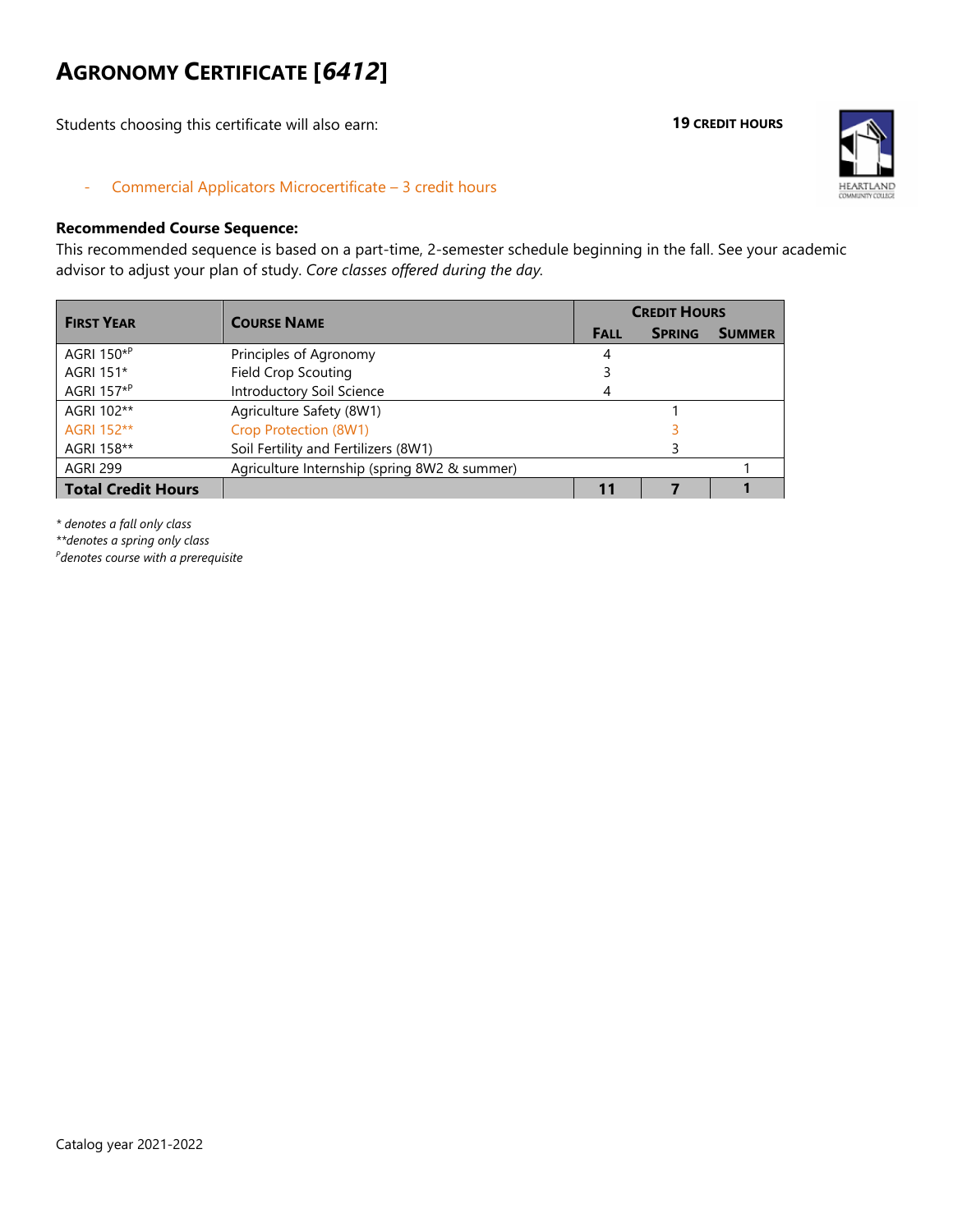# **PRECISION AGRICULTURE CERTIFICATE** [6413] **18** CREDIT HOURS



Students will also receive the UAV Commercial Pilot Microcertificate.

### **Recommended Course Sequence:**

This recommended sequence is based on a part-time, 2-semester schedule beginning in the fall. *All classes offered during the day.*

| <b>FIRST YEAR</b>         | <b>COURSE NAME</b>                           | <b>CREDIT HOURS</b> |               |               |
|---------------------------|----------------------------------------------|---------------------|---------------|---------------|
|                           |                                              | <b>FALL</b>         | <b>SPRING</b> | <b>SUMMER</b> |
| AGRI 157 $P^*$            | Introductory Soil Science                    |                     |               |               |
| AGRI 160*                 | Introduction to Precision Agriculture        |                     |               |               |
| AGRI 161*                 | Remote Sensing & Applications                |                     |               |               |
| AGRI 102**                | Agriculture Safety (8W1)                     |                     |               |               |
| AGRI 162P**               | Soil Data and Feature Extraction (8W1)       |                     |               |               |
| AGRI 163**                | UAS Certification & Operations in Ag (8W1)   |                     |               |               |
| <b>AGRI 299</b>           | Agriculture Internship (spring 8W2 & summer) |                     |               |               |
| <b>Total Credit Hours</b> |                                              |                     |               |               |

*\* denotes a fall only class*

*\*\*denotes a spring only class*

*P denotes course with a prerequisite*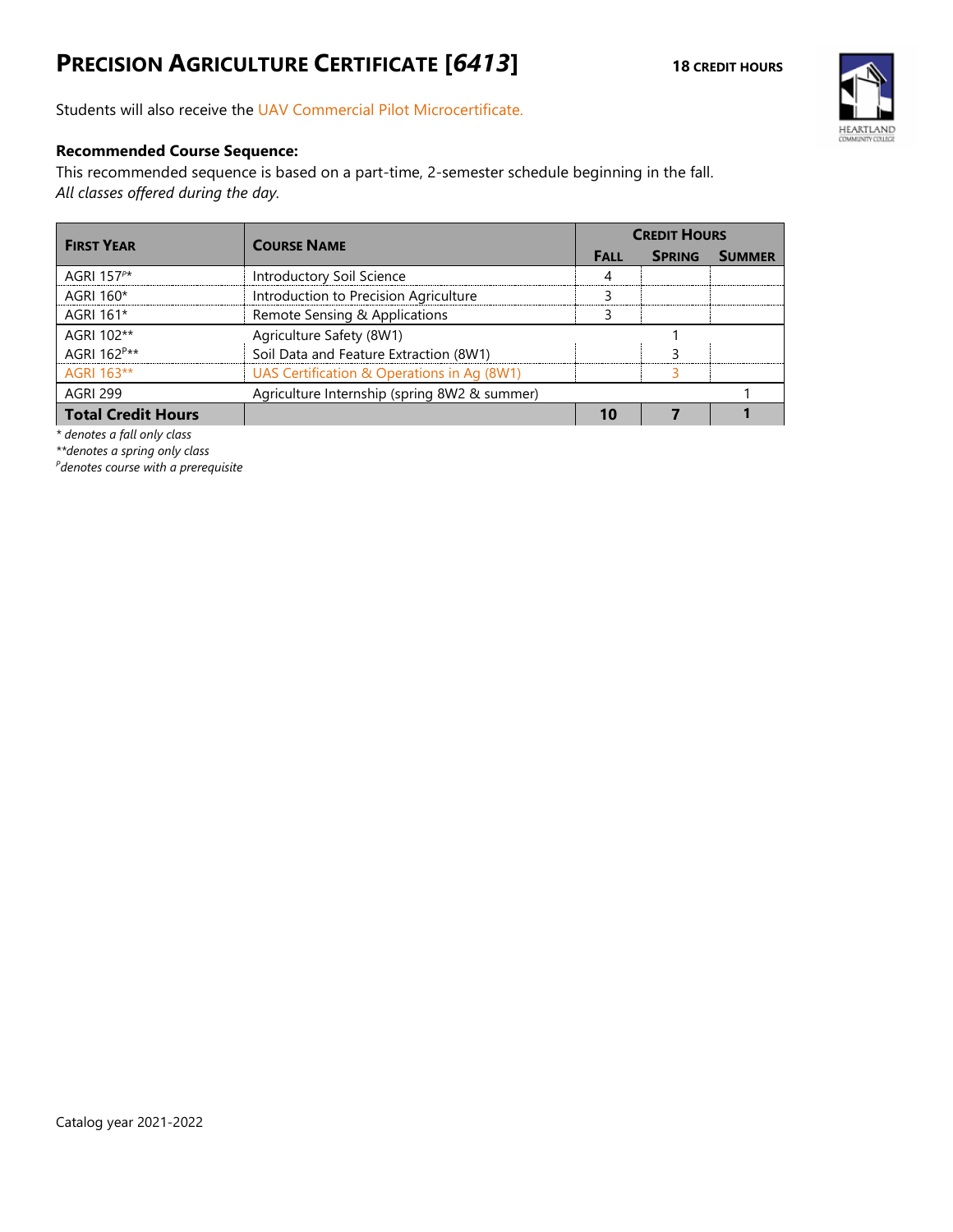# **REGENERATIVE AGRICULTURE CERTIFICATE [***6414***] 16-17 CREDIT HOURS**



### **Recommended Course Sequence:**

This recommended sequence is based on a part-time, 2-semester schedule for students beginning in the fall. All courses offered during the day.

*Students choosing AGRI 120 instead of AGRI 150 will require one additional spring semester to complete this certificate. See your advisor to adjust your plan of study.*

| <b>FIRST YEAR</b>         | <b>COURSE NAME</b>                           |             | <b>CREDIT HOURS</b> |               |  |  |
|---------------------------|----------------------------------------------|-------------|---------------------|---------------|--|--|
|                           |                                              | <b>FALL</b> | <b>SPRING</b>       | <b>SUMMER</b> |  |  |
| AGRI 150 <sup>P*</sup>    | Principles of Agronomy (or AGRI 120)         |             |                     |               |  |  |
| AGRI 157*                 | Introductory Soil Science                    |             |                     |               |  |  |
| AGRI 180*                 | Principles of Regenerative Agriculture       |             |                     |               |  |  |
| AGRI 102**                | Agriculture Safety (8W1)                     |             |                     |               |  |  |
| AGRI 170 <sup>P**</sup>   | Introduction to Animal Science               |             |                     |               |  |  |
| <b>AGRI 299</b>           | Agriculture Internship (spring 8W2 & summer) |             |                     |               |  |  |
| <b>Total Credit Hours</b> |                                              | 11          |                     |               |  |  |

*\* denotes a fall only class*

*\*\*denotes a spring only class*

<sup>P</sup>denotes course with a prerequisite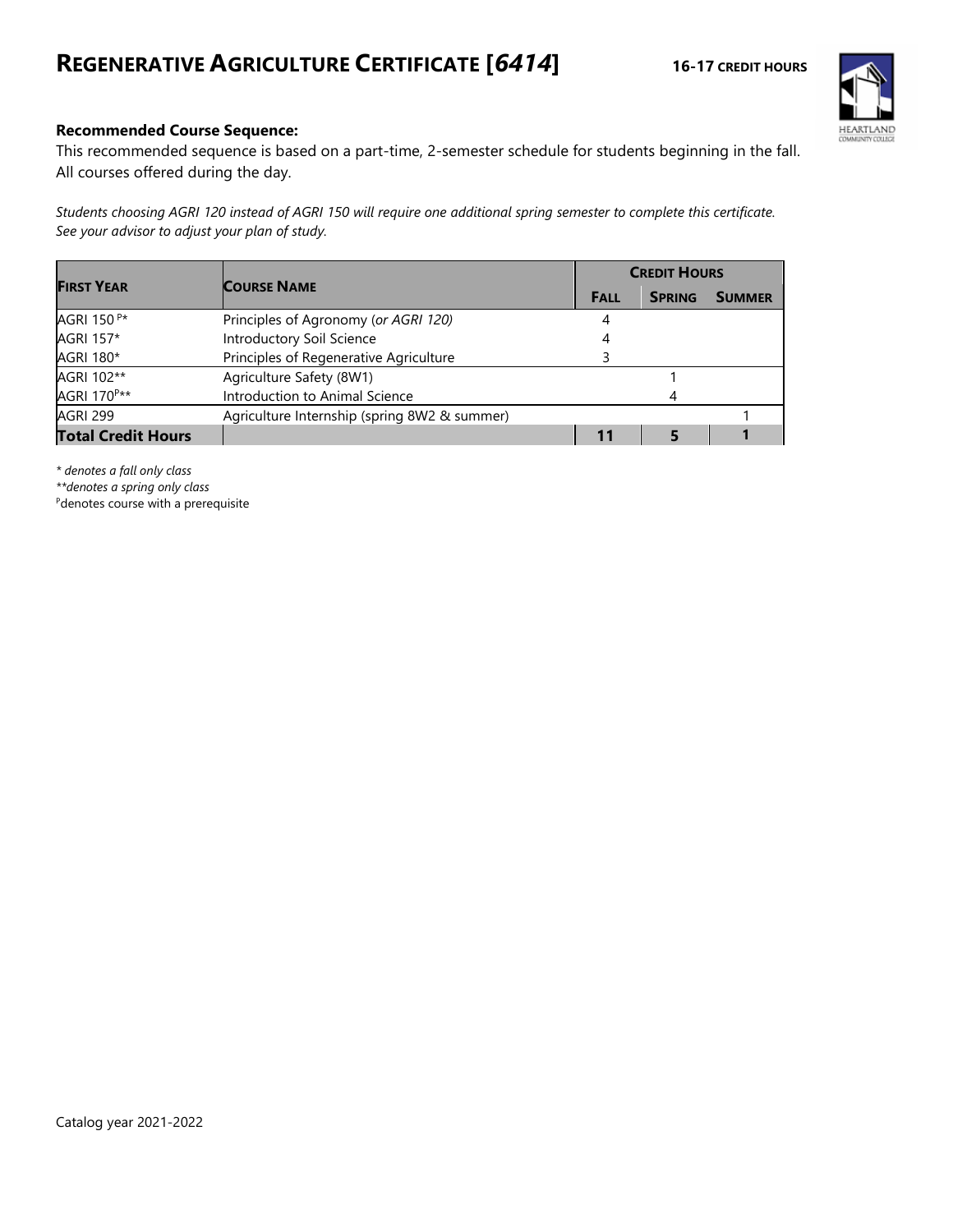# **AGRICULTURE ASSOCIATE IN APPLIED SCIENCE** [5410] 60 CREDIT HOURS



### **(AGRI 120 STUDENTS)**

STUDENTS ALSO RECEIVE THE FOLLOWING CERTIFICATES:

- Regenerative Agriculture, and
- At least one certificate from an emphasis option in Agriculture Business, Agronomy or Precision Agriculture

This recommended sequence is based on a full-time, 6-semester schedule beginning in the fall. This program can also be started in the summer or spring semesters, or taken part-time. See your academic advisor to adjust your plan of study. *Core classes offered during the day, online or open learning format.*

| <b>FIRST YEAR</b>         | <b>COURSE NAME</b>                                      | <b>CREDIT HOURS</b> |               |               |  |
|---------------------------|---------------------------------------------------------|---------------------|---------------|---------------|--|
|                           |                                                         | <b>FALL</b>         | <b>SPRING</b> | <b>SUMMER</b> |  |
| <b>AGRI 104*</b>          | Computer Technology in Agriculture                      | 3                   |               |               |  |
| <b>AGRI 110</b>           | <b>Introductory Agriculture Economics</b>               |                     |               |               |  |
| <b>AGRI 160</b>           | Introduction to Precision Agriculture                   |                     |               |               |  |
| <b>COMM 101</b>           | Introduction to Oral Communication                      |                     |               |               |  |
| <b>ENGL 101</b>           | Critical Reading and Writing                            |                     |               |               |  |
| AGRI 102**                | Agriculture Safety (8W1)                                |                     |               |               |  |
| <b>AGRI 120**EVEN</b>     | Introduction to Horticulture                            |                     |               |               |  |
| <b>BTEC 145</b>           | <b>Employment Essentials</b>                            |                     |               |               |  |
| Elective                  | <b>Emphasis Option Elective</b>                         |                     | 3             |               |  |
| Math                      | Any college level Math course                           |                     | $3 - 4$       |               |  |
| Science                   | Any Life or Physical Sciences general education course* |                     | $3 - 4$       |               |  |
| <b>AGRI 299</b>           | Agriculture Internship (spring 8W2 & summer)            |                     |               |               |  |
| <b>Total Credit Hours</b> |                                                         | 15                  | 14            |               |  |

\*Students should take college level CHEM class if they have not already met AGRI 157 prerequisite

| <b>SECOND YEAR</b>           | <b>COURSE NAME</b>                                   | <b>CREDIT HOURS</b> |               |               |
|------------------------------|------------------------------------------------------|---------------------|---------------|---------------|
|                              |                                                      | <b>FALL</b>         | <b>SPRING</b> | <b>SUMMER</b> |
| <b>AGRI 157</b> *            | Introductory Soil Science                            |                     |               |               |
| <b>AGRI 180</b> <sup>*</sup> | Principles of Regenerative Agriculture               |                     |               |               |
| Humanities or Fine Arts      | Any Humanities or Fine Arts general education course |                     |               |               |
| Elective                     | Emphasis Option Elective(s)                          | h                   |               |               |
| AGRI 170**ODD                | Introduction to Animal Science                       |                     |               |               |
| <b>BUSN 230**</b>            | Principles of Marketing                              |                     |               |               |
| <b>BTEC 250**</b>            | Small Business Management                            |                     |               |               |
| Elective                     | Emphasis Option Elective(s)                          |                     |               |               |
| <b>AGRI 299</b>              | Agriculture Internship (spring 8W2 & summer)         |                     |               |               |
| <b>Total Credit Hours</b>    |                                                      | 16                  | 13            |               |

*\* denotes a fall only class*

*\*\*denotes a spring only class*

*¥ proficiency exam available*

### **Emphasis Option Electives – 12 credit hours needed**

*Choose at least one emphasis option; complete the 12 required hours with course(s) from the Elective Course List:*

- Agriculture Business – 3-4 hours (ACCT 120<sup>\*</sup> or ACCT 200)